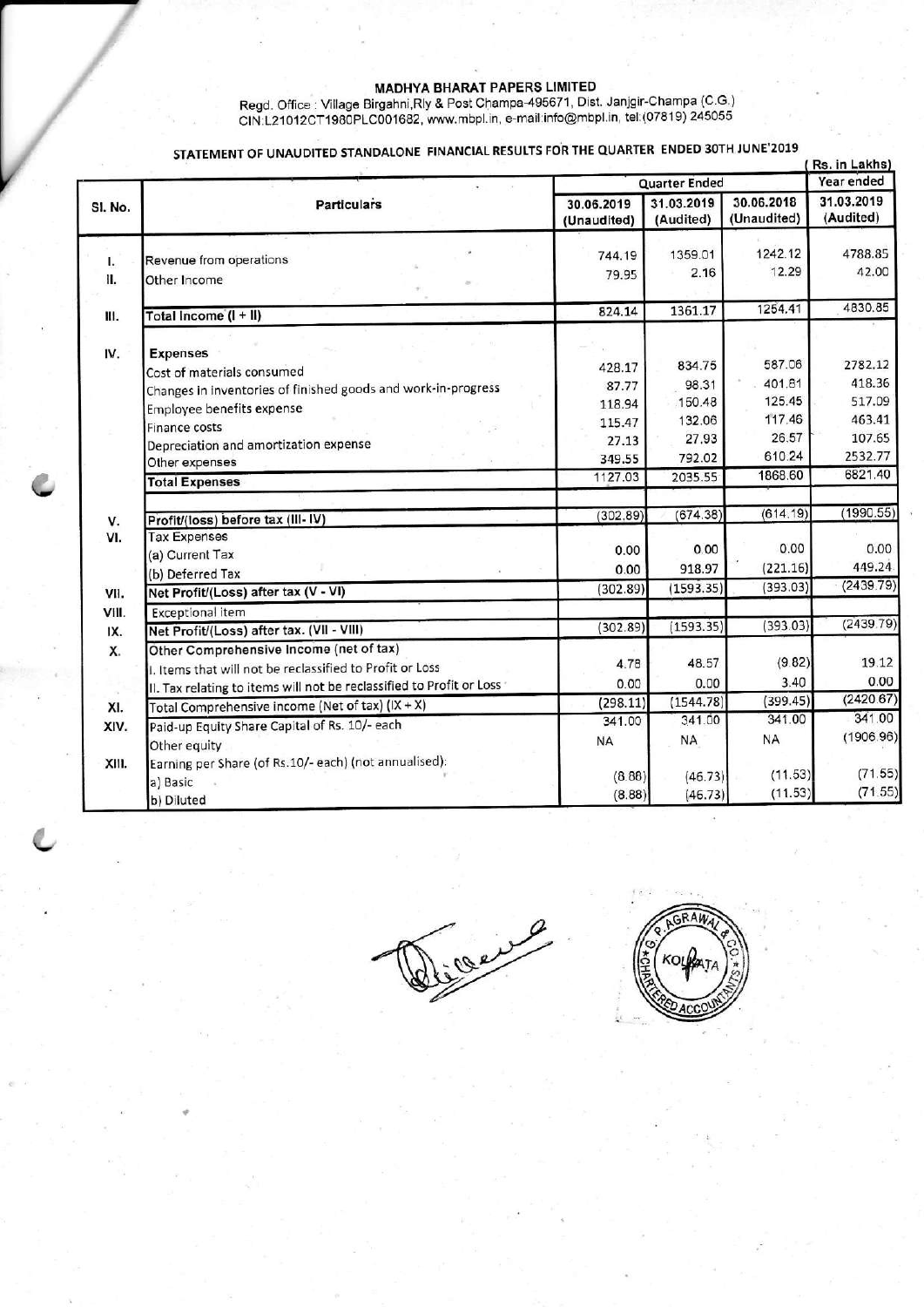## **MADHYA BHARAT PAPERS LIMITED**

Regd. Office : Village Birgahni,Rly & Post Champa-495671, Dist. Janjgir-Champa (C.G.) clN:1210'12CT1980P1c001682, www.mbpl.in, e.mail:info@mbpl.in, teli(0781s) 245055

- The above unaudited standalone financial results for the quarter ended 30th June'2019 were reviewed by the Audit Committee and thereafter  $1)$ the Board of directors has approved the above results at their respective meetings held on 14th August'2019.
- 2) The Statutory Auditors have carried out "Limited Review" of the aforesaid Standalone financial results and have expressed an unqualified option on the unaudited standalone financial results for the quarter ended 3oth June'2019
- 3) These unaudited standalone financial results will be made available on Company's website viz., www.mbpl.in.
- 4) The Company's business activity primarily falls within a single business segment i.e.manufacturing of Writing and Printing Papers, in term of Ind AS 108 on Operating Segment.
- 5) The financial statement indicates that the Company has accumulated losses and its net worth has been fully eroded. It is felt that the status of the Company will improve in the following years. The Management is in the process of rationalizing the expenses as well as considering the measures to generate revenue. Further, with the improvement in the industrial scenario, the company is able to utilise its production capacities and it is expected that the overall financial health of the Company would improve considerably. Accordingly, the Company continues to prepare its accounts on a "Coing Concern" basis,
- 6) The figures of previous periods have been regrouped / reclassified wherever necessary to make them comparable with those of the current peiod.

Place of Signature : Kolkata<br>Dated : 14th August'2019

l **Javdeep Chitlangia** 

For and on behalf of the Board

Managing Director  $(DIN:000940002)$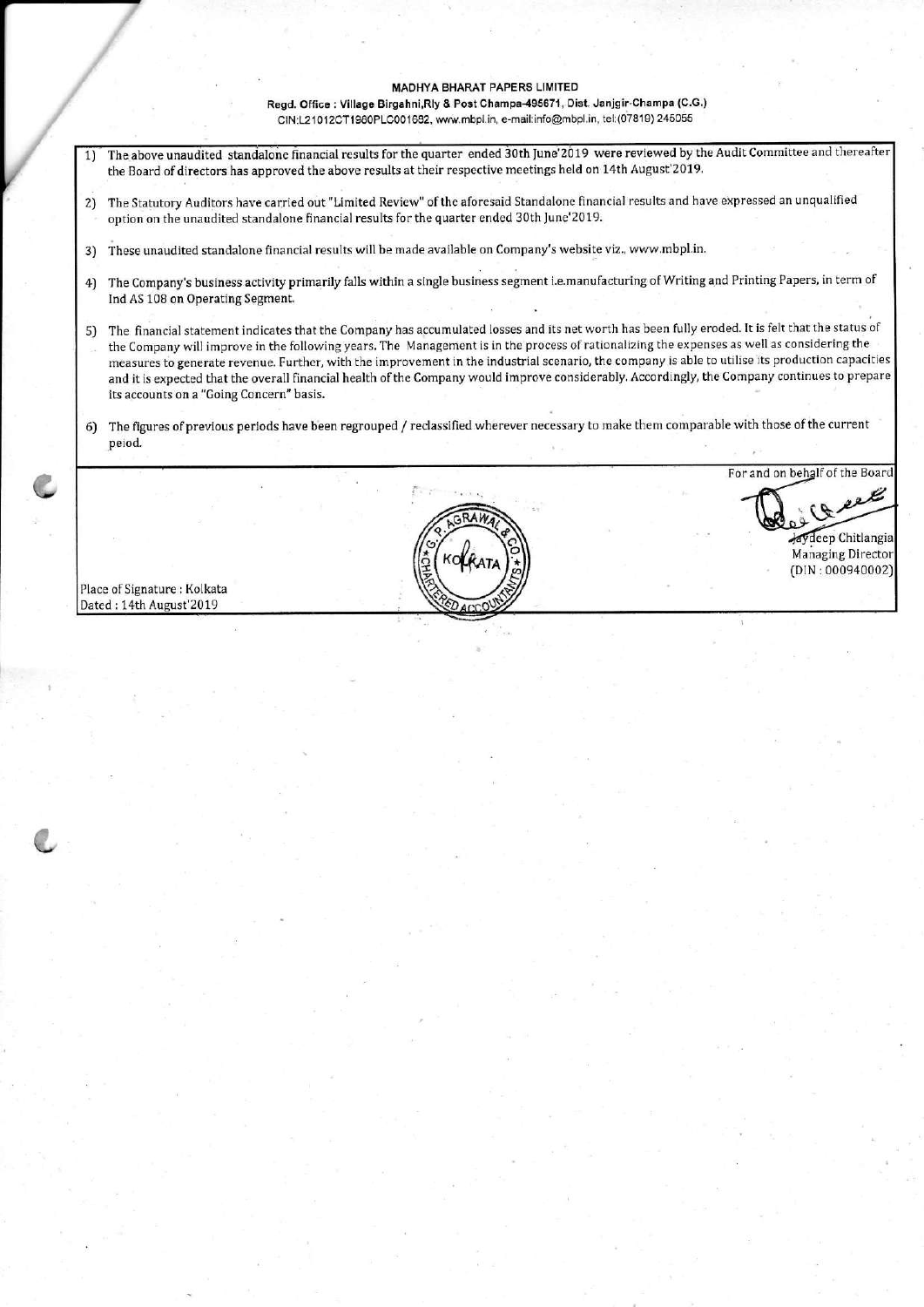# G. P. AGRAWAL & Co.

## INDEPENDENT AUDITOR'S REVIEW REPORT TO THE BOARD OF DIRECTORS OF MADHYA BHARAT PAPERS LIMITED

- 1. We have reviewed the accompanying statement of unaudited standalone financial results of Madhya Bharat Papers Limited ("the Company"), for the quarter ended 30<sup>th</sup> June, 2019 ("the statement'), being submitted by the Company pursuant to the requirements of Regulation 33 of the SEBI (Listing Obligations and Disclosure Requirements) Regulations, 2015, as amended.
- This Statement, which is the responsibility of the Company's Management and approved by 2. the Company's Board of Directors, has been prepared in accordance with the recognition and measurement principles laid down in the Indian Accounting Standard 34 "Interim Finonciol Reporting" ("lnd As 34"), prescribed under Section 133 of the Companies Act, 2013 read with relevant rules issued thereunder and other accounting principles generally accepted in lndia. our responsibility is to issue a report on these statements based on our review.
- 3. We conducted our review of the Statement in accordance with the Standard on Review Engagement (SRE) 2410, "Review of lnterim Finonciol lnformotion Performed by the Independent Auditor of the Entity" issued by the Institute of Chartered Accountants of India. This standard requires that we plan and perform the review to obtain moderate assurance as to whether the statements are free of material misstatement. A review is limited primarily to inquiries of company personnel and analytical procedures applied to financial data and thus provide less assurance than an audit. We have not performed an audit and accordingly, we do not express an audit opinion.
- 4. Based on our review conducted as above, nothing has come to our attention that causes us to believe that the accompanying Statement of unaudited standalone financial results prepared in accordance with appllcable lndian accounting standards and other recognized practices and policies has not disclosed the lnformation required to be disclosed in terms of Regulation 33 of the SEBI (Listing Obligations and Disclosure Requirements) Regulations, 2015, including the manner in which it is to be disclosed, or that it contains any material misstatement.



GSTN : 19AACFG8964F1Z2

> +9133 46012771 +9133 46017361 +9133 66076831

> www.gpaco.net

mail@gpaco.net

 $\curvearrowright$ 

Head Office: Unit 606, 6th Floor Dlamond Heritage 16, Strand Road Kotkata - 700001 INDIA